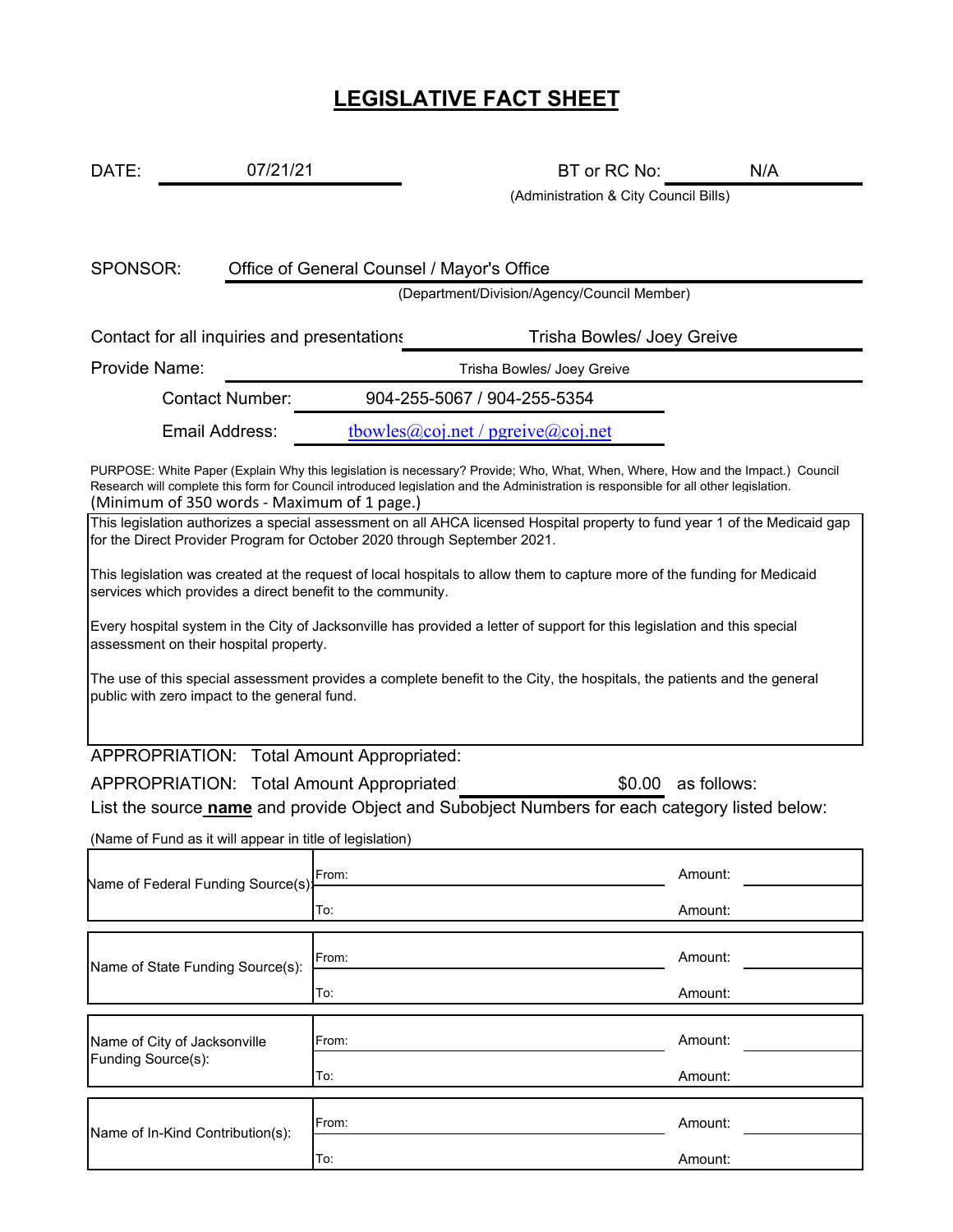| Name & Number of Bond | From: | Amount: |
|-----------------------|-------|---------|
| Account(s):           | To:   | Amount: |
|                       |       |         |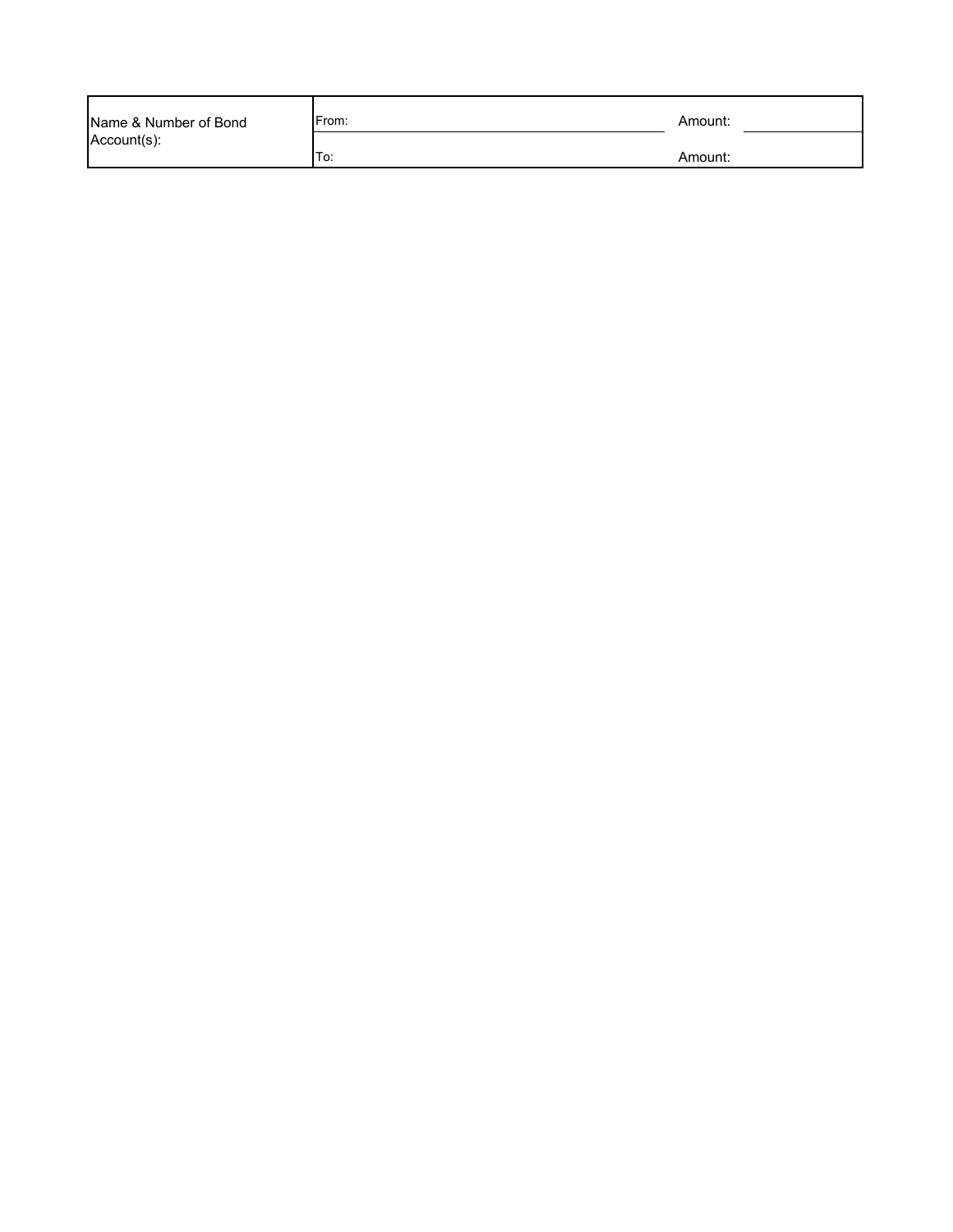#### PLAIN LANGUAGE OF APPROPRIATION / FINANCIAL IMPACT / OTHER:

Explain: Where are the funds coming from, going to, how will the funds be used? Does the funding require a match? Is the funding for a specific time frame? Will there be an ongoing maintenance? … and staffing obligation? Per Chapters 122 & 106 regarding funding of anticipated post-construction operation costs.

(Minimum of 350 words ‐ Maximum of 1 page.)

The funds for the complete cost of the program will be paid directly by the Hospitals assessed. The funds will be paid directly into a special fund to be identified as the "Local Provider Participation Fund." The funds will be directly transferred to the Agency for Health Care Administration through an intergovernmental transfer. The funding covers the DPP for the October 2020 through September 2021 program.

ACTION ITEMS: Purpose / Check List. If "Yes" please provide detail by attaching justification, and code provisions for each.

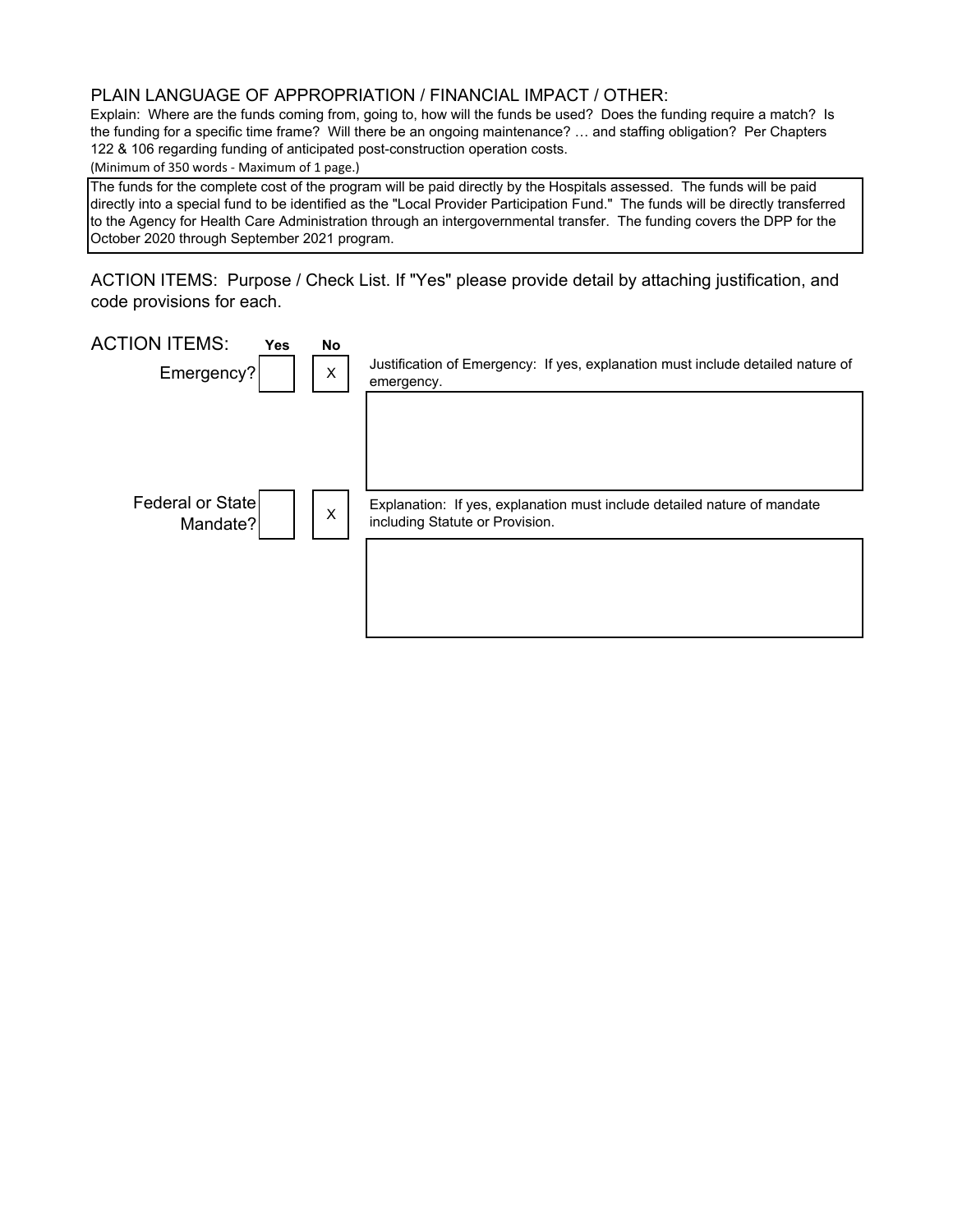

ACTION ITEMS CONTINUED: Purpose / Check List. If "Yes" please provide detail by attaching justification, and code provisions for each.

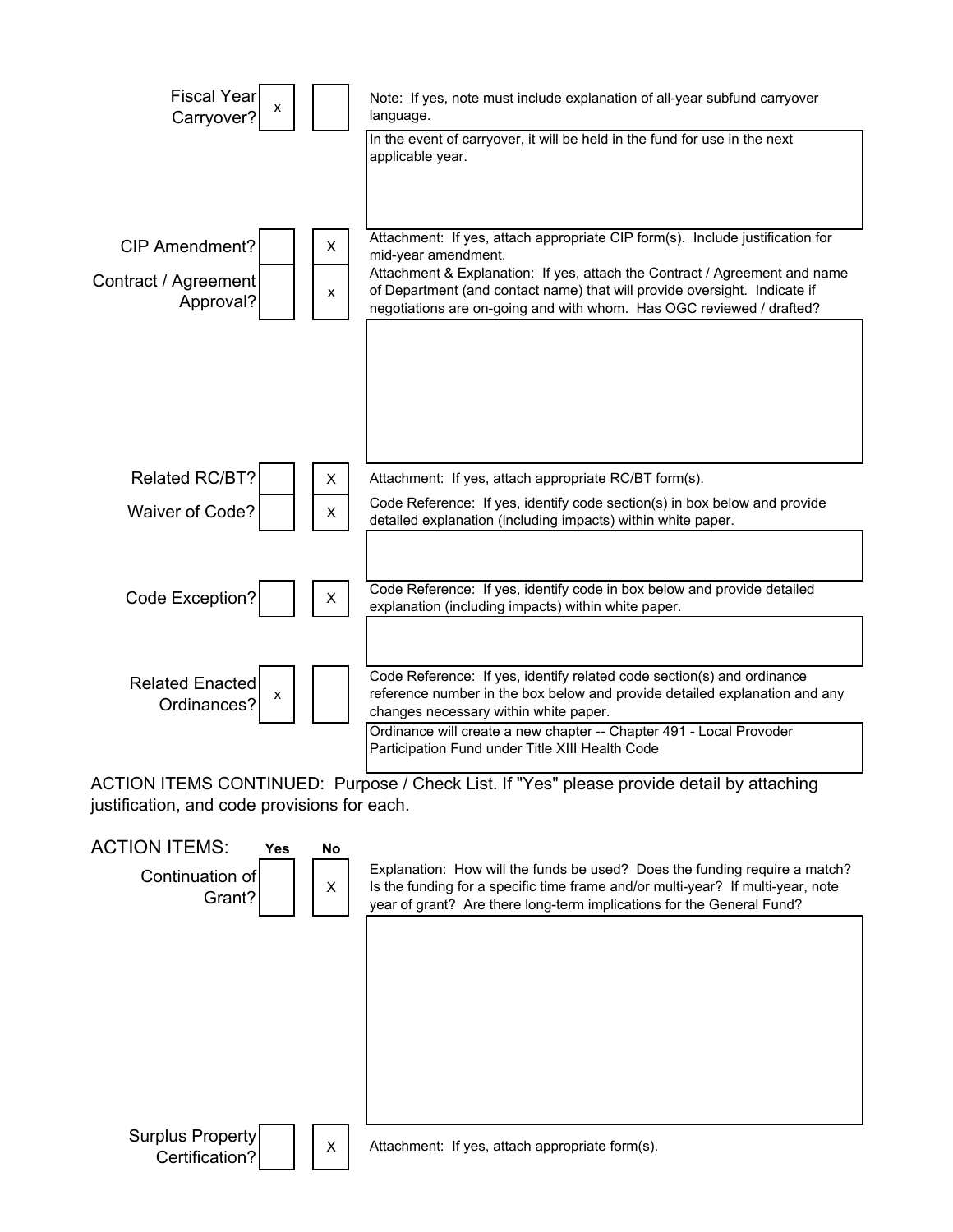| Reporting<br>Requirements? | x          | Explanation: List agencies (including City Council / Auditor) to receive reports<br>and frequency of reports, including when reports are due. Provide Department<br>(include contact name and telephone number) responsible for generating<br>reports. |       |           |
|----------------------------|------------|--------------------------------------------------------------------------------------------------------------------------------------------------------------------------------------------------------------------------------------------------------|-------|-----------|
|                            |            | Finance Department will receive reports from the Hospitals, AHCA and<br>possibly private healthcare management companies that will be used for the<br>monitoring and auditing process.                                                                 |       |           |
| Division Chief:            | Jason Teal | (signature)                                                                                                                                                                                                                                            | Date: | 7/21/2021 |
| Prepared By:               |            | <b>Trisha Bowles</b><br>(signature)                                                                                                                                                                                                                    | Date: | 7/21/2021 |